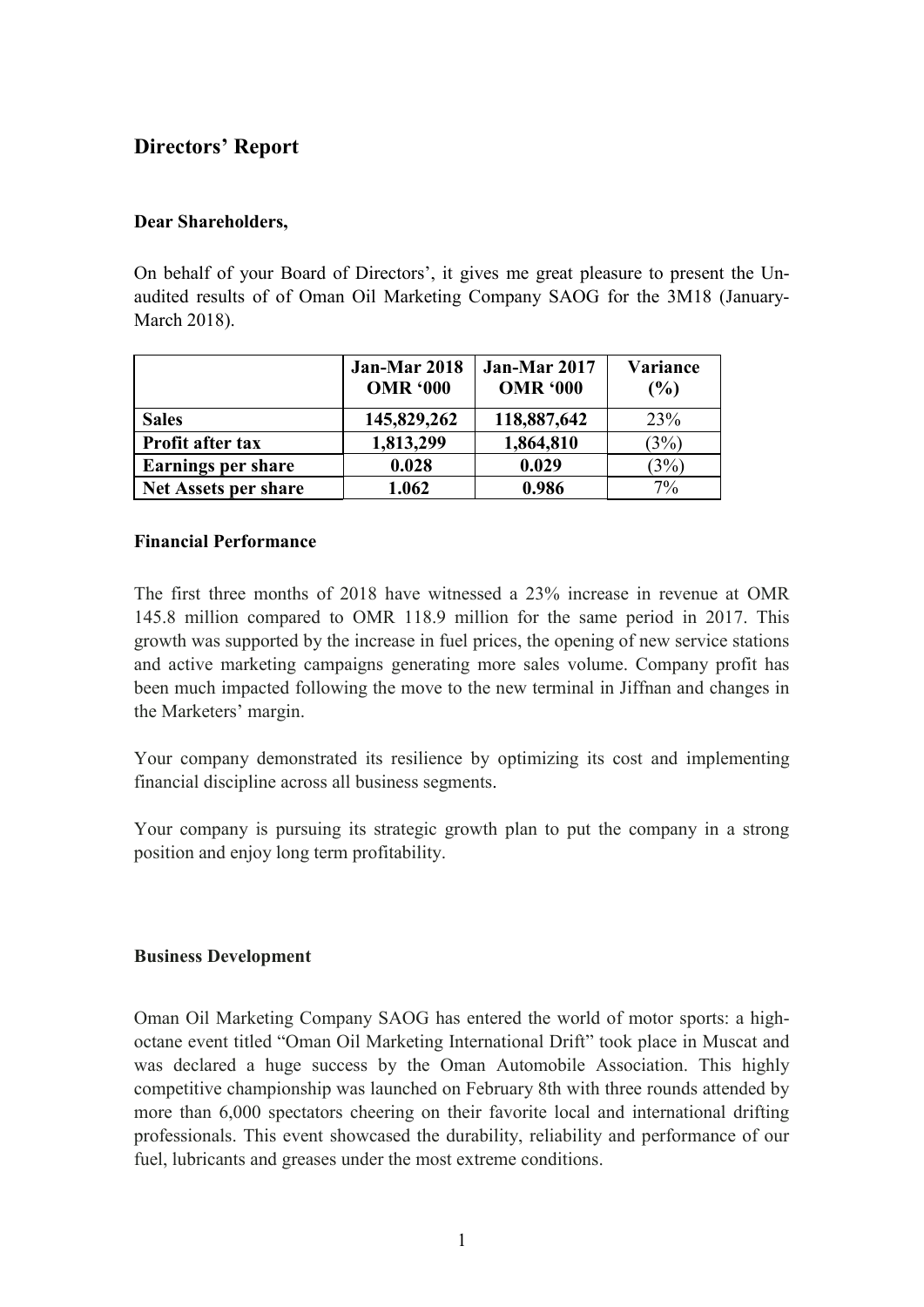In alignment with our vision to be the preferred partner that delivers quality services and products, we introduced a new generation of fuel with "ULTIMAX" for any gasoline engine vehicle while specifically addressing the needs of high performance vehicles. "ULTIMAX" is a high performance unleaded fuel with a high octane number of 98. Motorists will now be able to enjoy a premium unleaded fuel which improves engine performance, protects their engine and gets it last longer.

As a customer centric organization, Oman Oil Marketing SAOG aims to continuously surpass the expectations of our loyal consumers by providing latest products and services.

Your company recently signed a memorandum of understanding with an international company to introduce "Café Amazon" for the first time in GCC.

"Café Amazon" is a welcome addition to our growing list of Shop, Food and Services (SFS) to delight our customers and continuously innovate. This truly reflect your company commitment to deliver the best products and services and energize our customers. In today's fast moving world, we understand the need for convenience, quality and one stop shop while offering a different customer experience and designing a new customer journey. This is exactly what our services stations are geared to become.

Moving towards a customer-centric culture, your company has set up a dedicated unit for Digital Marketing. We believe in an integrated service hub providing all visitors a new customer experience on our service-stations or in contact with our salesmen while buying our products in B2B.

We have also launched our first CRM campaign to support the growth of our performance fuel ULTIMAX, which proved efficient and engaging for our beloved customers."

The company is strategically focused on the qualitative development of its retail network by introducing premium sites with modern concepts and innovations. This is an initiative to meet our customer needs, develop insights and inform about our value propositions. We have recently created a new Customer Care Center while opening it 7 days a week i.e. including week-ends to the benefit of all customers. Satisfaction has already been largely expressed.

# **Health, Security, Safety, Environment and Quality**

Your company continues to promote a culture of safety within the organisation and outside with several initiatives, such as training and safety campaigns. We are targeting sustainability along all our initiatives.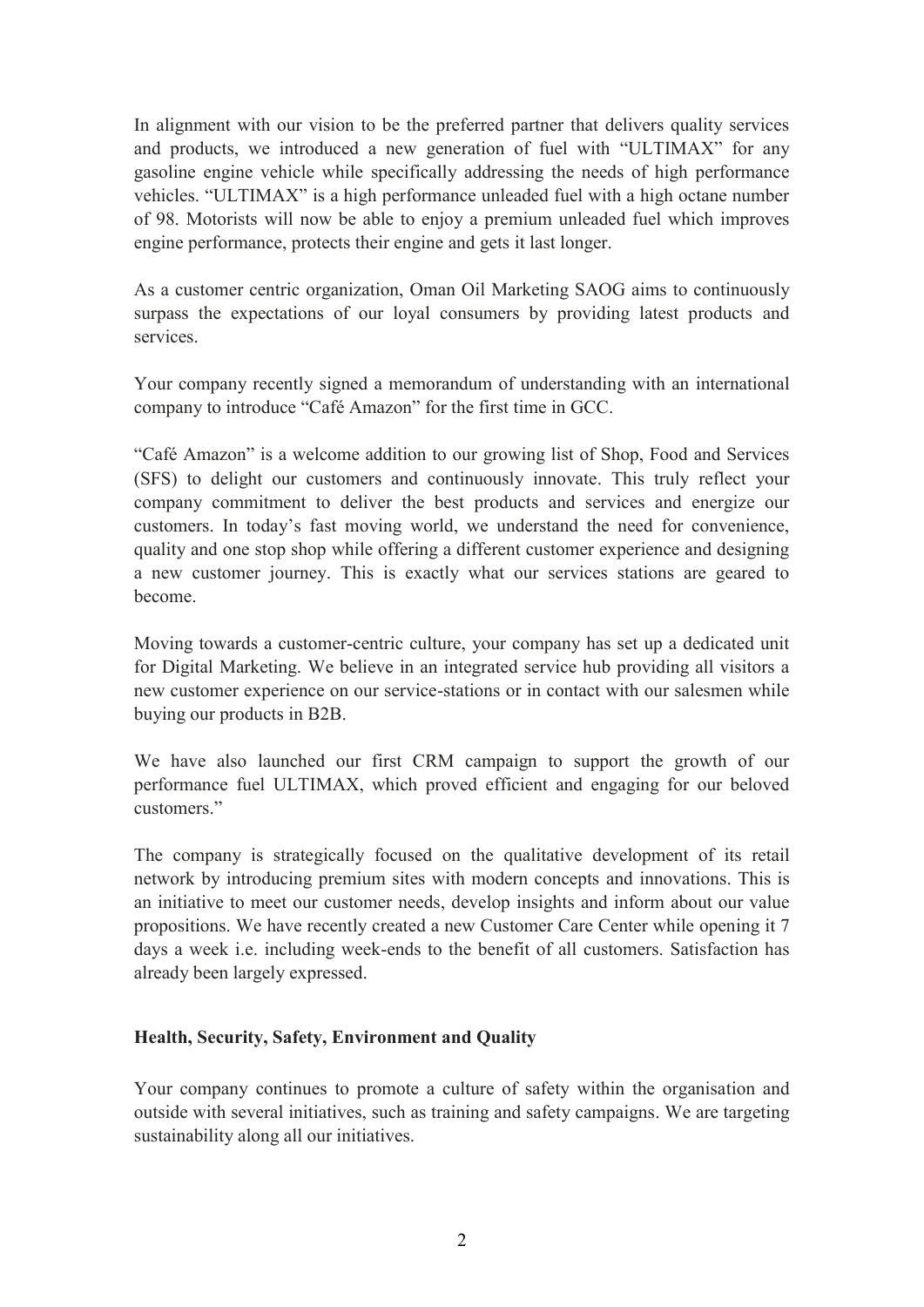#### **Human Resources**

The company has progressed in implementing a complete new strategy in human resources management and development, which has proven to enhance our employee satisfaction level and long term relationship. Our newly created "OOMCO Training Academy" offered several employees its first course and a new training plan has been designed after analyzing the needs of our employees.

# **Corporate Social Responsibility**

Your Company launched 'Ather' program, designed to foster a culture of volunteering in the field of tourism scheduled to run at the end of 2018, the program will focus on training volunteers and raising their awareness on the various challenges facing the tourism sector. The program will be rolled out in three stages starting with obtaining a 'Volunteer Passport'. During this stage, participants will undergo a 360° training on the various elements needed to enhance the tourism sector in Oman, including facilities, services and community initiatives.

The second stage will focus on knowledge, where participants will be attending a series of workshops and sessions on tourism. The final stage of the program will aim to translate all that was learnt into actions through real-life experiences and initiatives.

As part of our company commitment to deploy sustainable and clean energy in its operations, your company has announced a plan to install photovoltaic solar panels in three of its service stations: Burj Al Sahwa, Nimr and Halban. Fitted on the rooftop of canopies, the panels will generate 40 KWp. This project is driven in partnership with two local SMEs.

This latest initiative joins a long list of environment preservation practices adopted by Oman Oil Marketing SAOG including the replacement of traditional lighting system into LED lights that cut power consumption by over 40%. Your company has also installed an air monitoring system at the Mina Al Fahal refinery to measure and control CO2 emission levels.

# **Outlook**

With the trend of oil prices and improved economic outlook Oman Oil Marketing Company continues to be innovative and undertakes changes through new investment opportunities to ensure that it remains resilient and ahead of competitors.